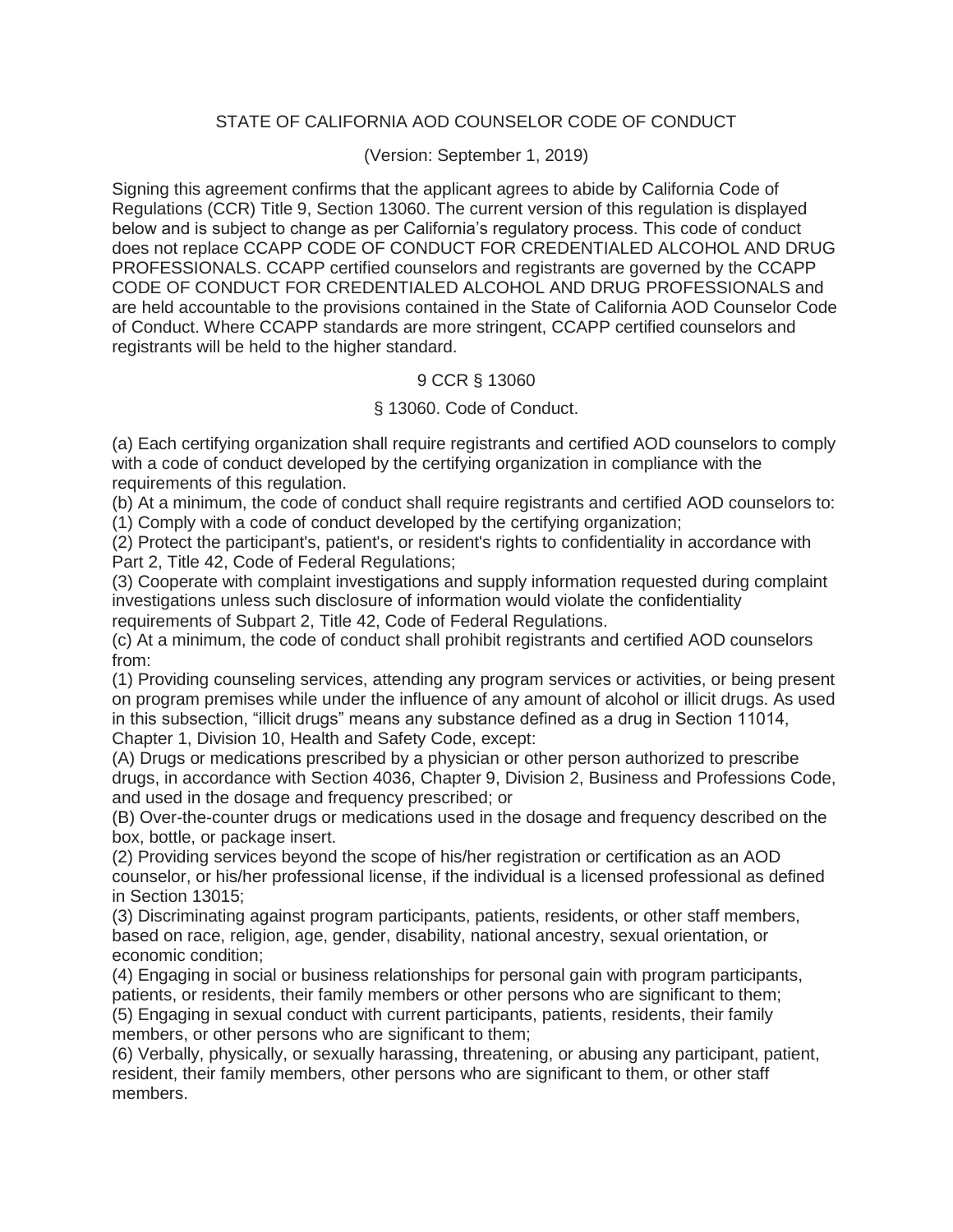(d) At its discretion, the certifying organization may choose to exclude any conviction(s) for usage or possession of drugs or alcohol, which occurred prior to the time of registration for certification as an AOD counselor, as a violation of the code of conduct.

(e) Each certifying organization shall notify registrants and AOD counselors, in writing, of any changes to its code of conduct.

(f) Certifying organizations and AOD programs may impose more stringent standards at their discretion.

#### **Additional Prohibited Behavior:**

Certified counselors and registrants are also prohibited from the following: (1) Securing a registration or certification by fraud, deceit, or misrepresentation. This includes: (A) Making a false statement on any application for registration or certification. (B) Withholding material information on any application for registration or certification. (C) Impersonating another registrant or AOD counselor, or permitting or allowing another person to use their registration or certificate for the purpose of providing AOD counseling services. (2) Engaging in an inappropriate relationship with a program participant. This includes: (A) Engaging in inappropriate social relationships, sexual relations or soliciting sexual relations with a client or with a former client within two years from the termination date of the counseling relationship. (B) Committing an act of sexual abuse, misconduct or an act punishable as a sexually related crime. (C) Engaging in a business relationship with clients, patients, program participants, residents and/or other persons significant to them within one year from the termination of the counseling relationship. (3) Violating, or assisting in, or abetting the violating of, or conspiring to violate any provision or term of, this Chapter. (4) Gross negligence or incompetence in the performance of alcohol and other drug counseling. This includes: (A) Failing to maintain records consistent with sound clinical judgment, the standards of the profession, and the nature of the services being rendered; and/or (B) Failing to report suspected child abuse or neglect (C) Intentionally or recklessly inflicting physical or emotional harm to any client; and/or (D) Performing professional services beyond the scope of practice for a registrant or AOD counselor. (5) Conviction of a crime, while a registrant or AOD counselor, which is substantially related to the qualifications, functions, and duties of a registrant or AOD counselor, including, crimes involving moral turpitude and sexual exploitation of a client or former client under Business and Professions Code Section 729(a). This includes A conviction after a plea of nolo contendere is a conviction within the meaning of this subdivision. (6) Providing any counseling services, attending any AOD program services or activities, or being present on AOD program premises, or acting within the scope of employment as a registrant or AOD counselor, while under the influence of any of the following: (A) Any amount of a controlled substance as defined in Division 10 (commencing with Section 11000) of the Health and Safety Code. (B) Any amount of any dangerous drug, as defined in Section 4022 of the Business and Professions Code. (C) Any amount of any alcoholic beverages. (7) The provisions of paragraphs (A) and (B) of subdivision (6) do not apply when the controlled substances or dangerous drugs are: (A) Prescribed by a licensed provider authorized to prescribe such drugs; and (B) Used in the dosage and frequency prescribed. (8) Engaging in misconduct against clients, family members of clients, and program staff members. This includes: (A) Physical, mental, or verbal abuse of clients, the family members of clients or staff members; and/or (B) Sexual harassment of clients, family members of clients or staff members; and/or (C) Discrimination against clients based on their race, religion, age, gender, disability, national origin, sexual orientation, or economic condition; and/or (D) Misappropriation of the property of clients, family members of clients or staff members; and/or (E) Intentionally violating the personal rights of a client as defined in Section 10569 of this Chapter. (9) Failing to maintain confidentiality of patient medical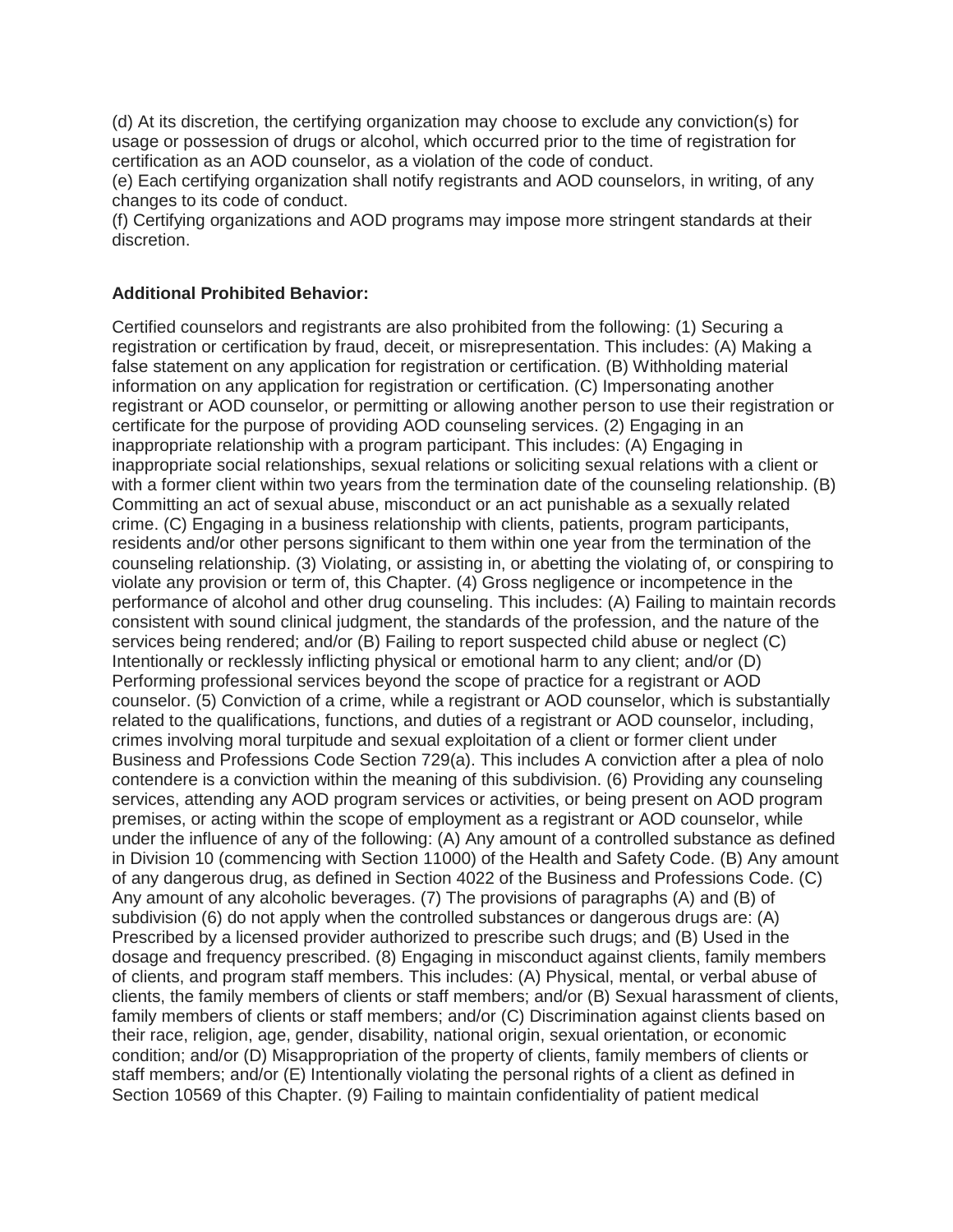information, except as disclosure is otherwise permitted or required by law. This includes violations of the following: (A) Title 42, Code of Federal Regulations, Part 2. (B) Section 11845.5 of the Health and Safety Code. (10) Failing to cooperate and participate in any Department investigation pending against a registrant or AOD counselor.

# **State Of California Information Notices:**

CCAPP certified counselors and registrants are also required to abide by any and all duly published and posted Department of Health Care Services Mental Health Substance Use Disorder (MHSUD) Information Notices pertaining to the provision of addiction treatment services. These notices serve as regulation until administrative law procedures create permanent regulations and are fully enforceable as regulation until such time. By signing this agreement, you are agreeing that you understand and agree to abide by the following information notices:

# **MHSUDS INFORMATION NOTICE NO.: 18-056**

# **Removal of Six (6) Month Registration Allowance**

HSC 11833 rendered California Code of Regulations (CCR) Title 9, Section 13035(f) inoperative. Section 13035(f) allowed an individual to provide counseling services, within six (6) months of the date of hire, prior to registering with a certifying organization. 1 References to "the department" in HSC Section 11833 refer to DHCS. (See HSC, Section 11752.) This six (6) month time-period is no longer permissible. In accordance with HSC Section 11833(b)(1), any individual who provides counseling services in a licensed or certified alcohol and other drug (AOD) program, except for licensed professionals, must be registered or certified with a DHCS approved certifying organization prior to providing counseling services.

# **Requirement to Conduct Prior Revocation Checks**

Pursuant to HSC Sections 11833(b)(2) and (c), all DHCS approved certifying organizations shall, prior to registering or certifying an individual, contact all other DHCS approved certifying organizations and the Department to determine whether the individual has ever had his or her registration or certification revoked. Contacting all other DHCS approved certifying organizations and the Department shall be done via email, telephone, or a review of the respective publically accessible database. The certifying organization shall deny a request for registration, certification, or renewal of certification of any individual whose previous registration or certification as a counselor was revoked. If a certifying organization denies a request for registration or certification, the certifying organization shall send the denied individual a written notice of denial. The notice of denial shall specify the applicant's right to appeal the denial in accordance with CCR, Title 9, Section 13070.

# **MHSUDS INFORMATION NOTICE NO.: 19-002**

#### **Prohibition against patient brokering**

SB 1228 adds Sections 11831.6 and 11831.7 to the California Health and Safety Code (HSC). Section 11831.6 prohibits licensed and/or certified alcoholism or drug abuse recovery and treatment facilities, owners, partners, directors, employees, and/or shareholders from giving or receiving anything of value for the referral of a person to a substance use disorder (SUD) treatment facility. This IN also notifies DHCS licensed and/or certified alcoholism or drug abuse recovery and treatment facilities of the passage of HR 6 on October 24, 2018. Subtitle J of Title VIII of HR 6, entitled "Eliminating Kickbacks in Recovery Act of 2018" adds Section 220 to Title 18 of the US Code. Section 220 imposes criminal penalties of up to \$200,000 and imprisonment